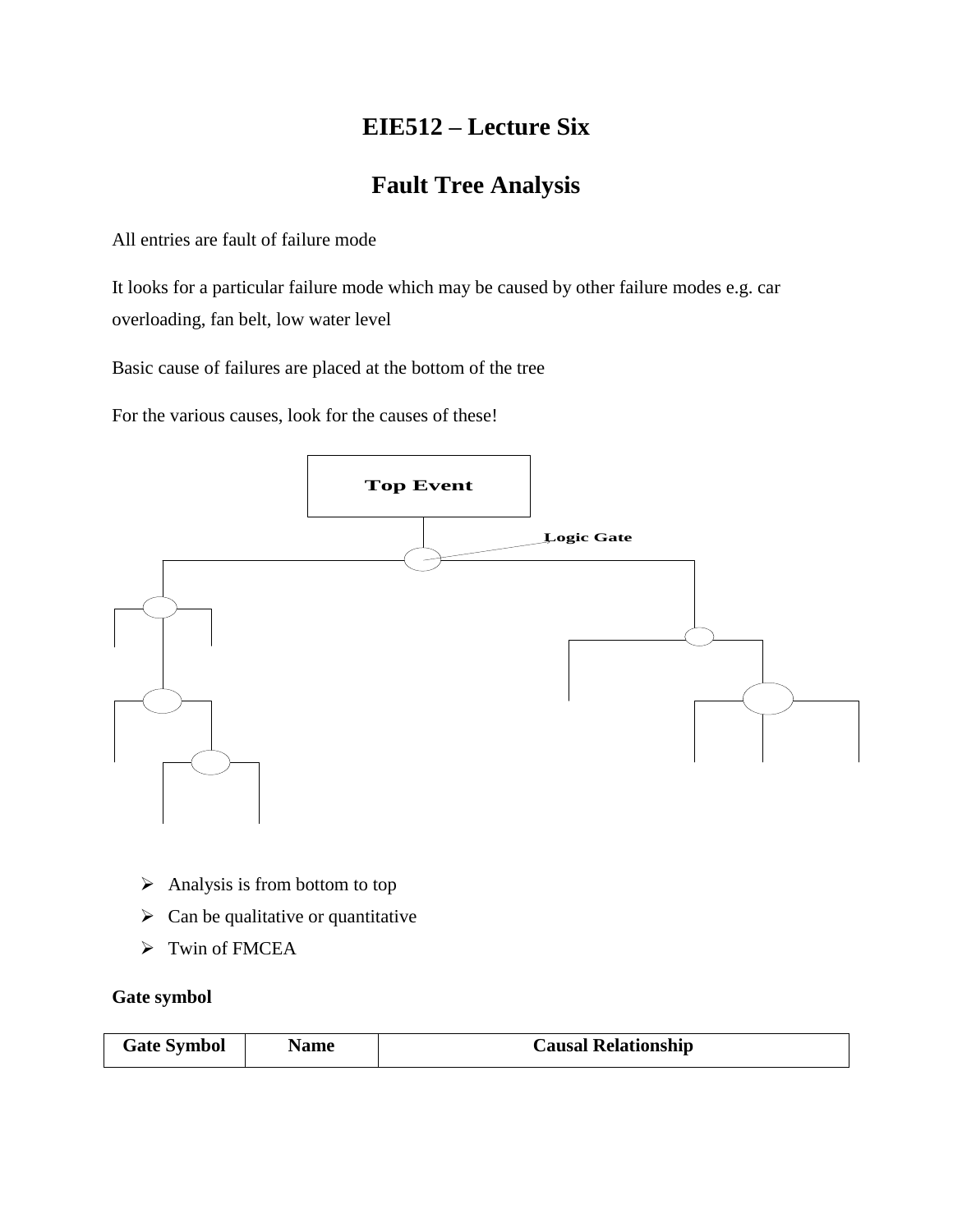| Output | <b>AND</b>          | If the two input event failure occur simultaneously, the     |
|--------|---------------------|--------------------------------------------------------------|
| Input  |                     | output will occur.                                           |
|        | OR.                 | Output occur if only one of the input occur                  |
|        |                     | Note: Inputs are the causes of failure.                      |
|        | <b>XOR</b>          | Both failures cannot occur. Just one.                        |
|        | <b>INHIBIT</b>      | Conditional gate. Output occurs upon the condition that 'x'  |
| X      |                     | condition occurs.                                            |
|        | <b>Priority AND</b> | The input must occur in a particular sequence for the output |
|        |                     | to occur                                                     |
| м      | M-out-of-N          | Certain number of failure must occur for event/failure to    |
|        |                     | occur. Special OR-Gate                                       |

## **Event Symbols**

| <b>Symbol/Name</b> | <b>Event</b>                       |  |  |  |
|--------------------|------------------------------------|--|--|--|
| <b>Rectangle</b>   | Combination event                  |  |  |  |
| Diamond            | Secondary event                    |  |  |  |
| Circle             | Primary event                      |  |  |  |
| Oval               | Conditional event                  |  |  |  |
| House/<br>Switch   | It has two state, either ON or OFF |  |  |  |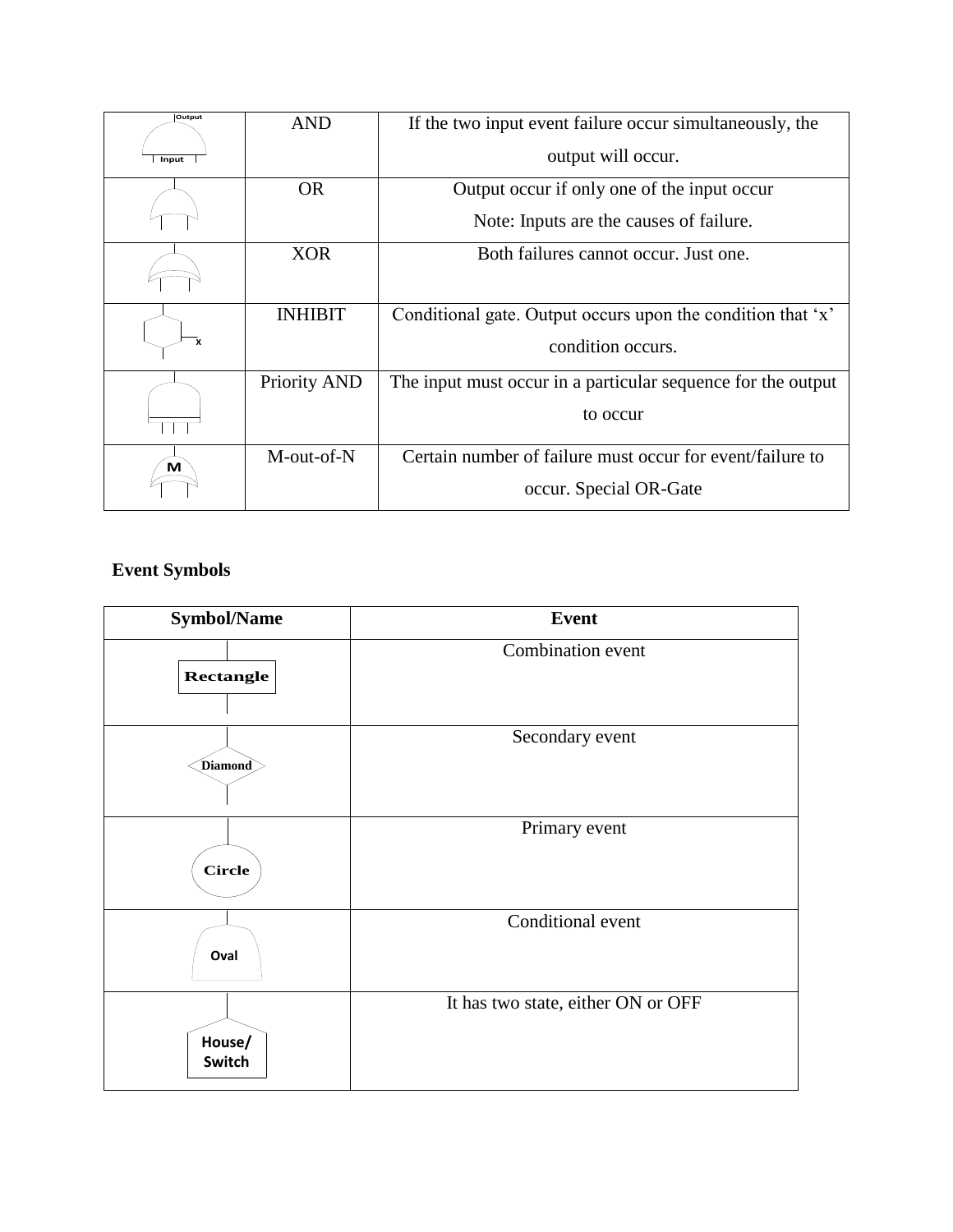Example



The motor will overheat (top event) if there is primary motor failure or there is excessive current in the motor. Excessive current to the motor occurs if there is excessive current in the circuit and the fuse fails to open. Excessive current in the circuit occur if there is primary power failure or there is wiring failure. The fuse will fail to open if the is primary fuse failure.

Probability of primary motor fail  $= 0.03$ 

Probability of wiring failure  $= 0.01$ 

Probability of power failure 0.05

Probability of fuse failure  $= 0.02$ .

Use fault tree analysis to determine the probability of the motor overheating.

Solution:

- $\triangleright$  OR Series
- $\triangleright$  AND Parallel

P[excessive Current] = { $(0.05 + 0.01) - (0.05)(0.01)$ } = 0.0595

P[excessive motor current] =  ${(0.0595)(0.02)} = ?$ 

P[motor overheat] = { $(0.03 + 0.0119) - (0.03)(0.0119)$ } = ?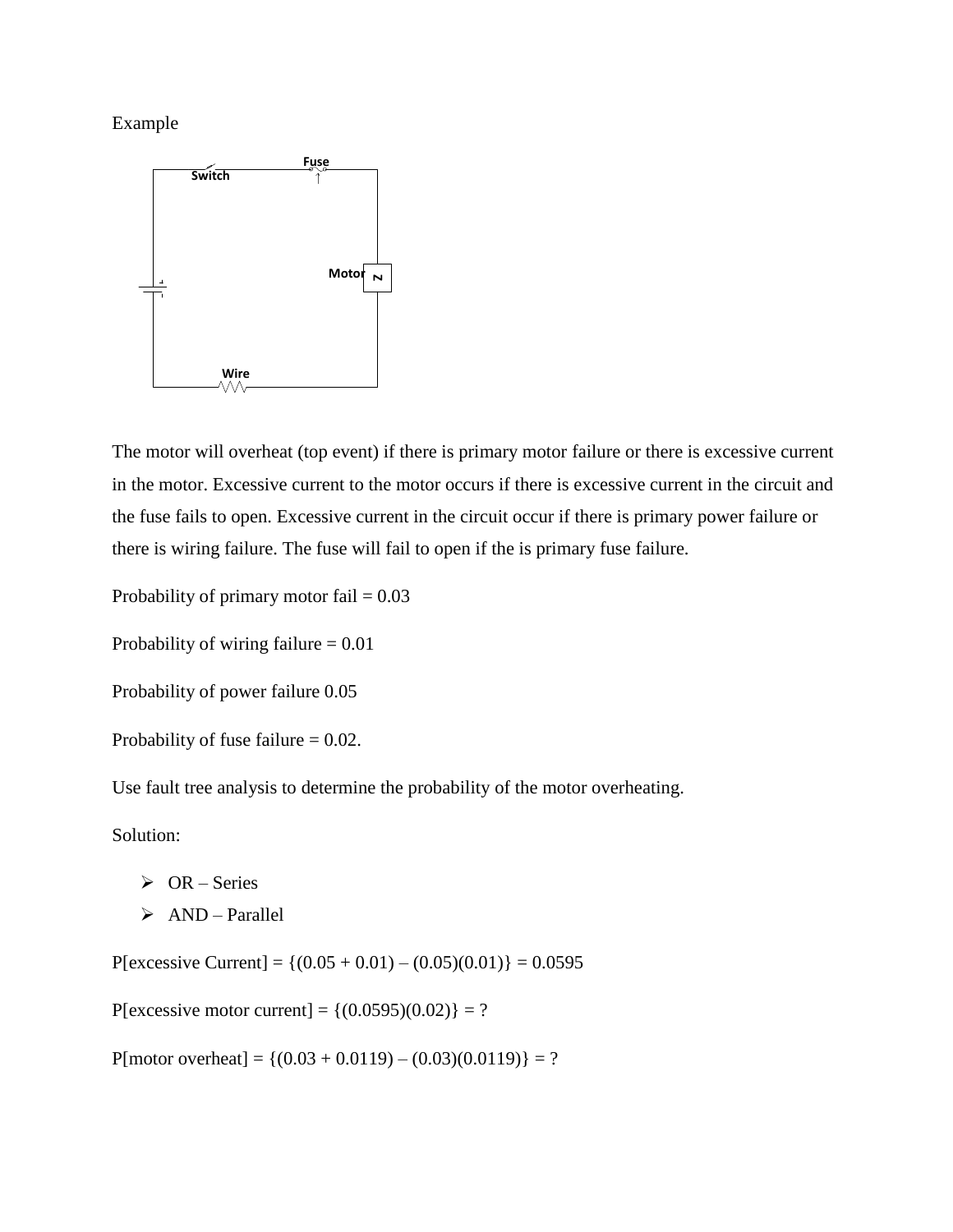### **CUT SET**

- $\triangleright$  A cut set is a collection of basic event such that if all basic events in the cut set occur, then the top event is guaranteed to occur.
- $\triangleright$  A cut set disconnect the input from output

#### **Minimal Cut Set**

- $\triangleright$  If any basic event is removed from the minimal cut set, then the remaining event will collectively no longer hold for a cut set
- Minimal cut set define a general failure mode and its used to simplify fault tree analysis.



 ${1,3}, {2,3}, {4}$  minimal cut set

Method of Obtaining Cut Set.

- **1) M**ethod of **O**btaining **Cu**t **S**et (Mocus Method)
- Starting from the top-most gate. If event is an OR-gate, go vertical. AND-gate, then go horizontal.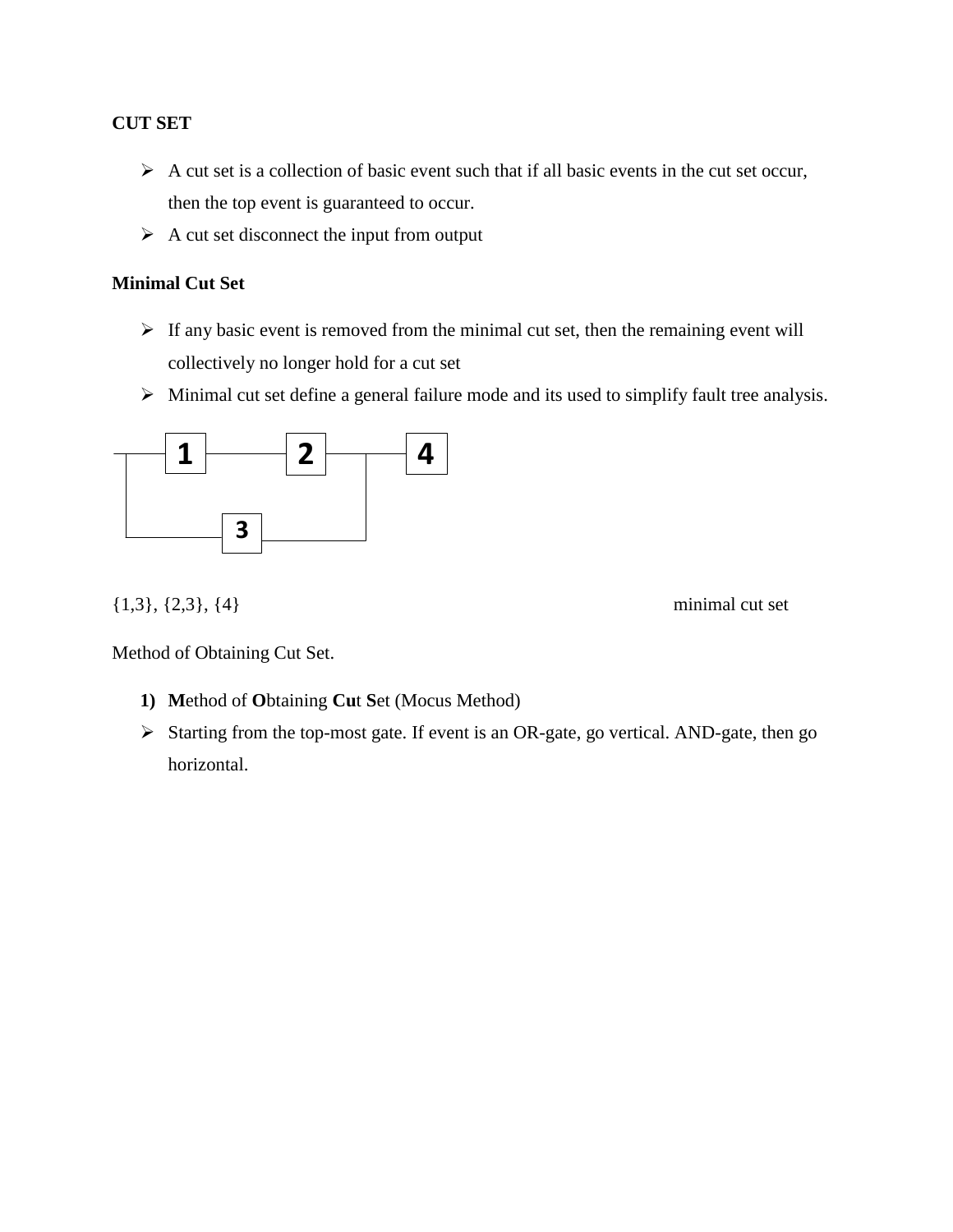

**2)** Boolean Algebra

 $A = 4 + B$ 

 $A = 4 + (3.C)$ 

 $A = 4 + [3(1 + 2)]$ 

 $A = 4 + 3.1 + 3.2$ 

**3) Mi**nimal **C**ut **S**et **Up**ward (MISCUP)

 $C = 1 + 2$ 

 $B = 3.C$ 

 $B = 3(1 + 2)$ 

 $A = 4 + B = 4 + 3.1 + 3.2$  Minimum Cut Set

**4)** Matrix Form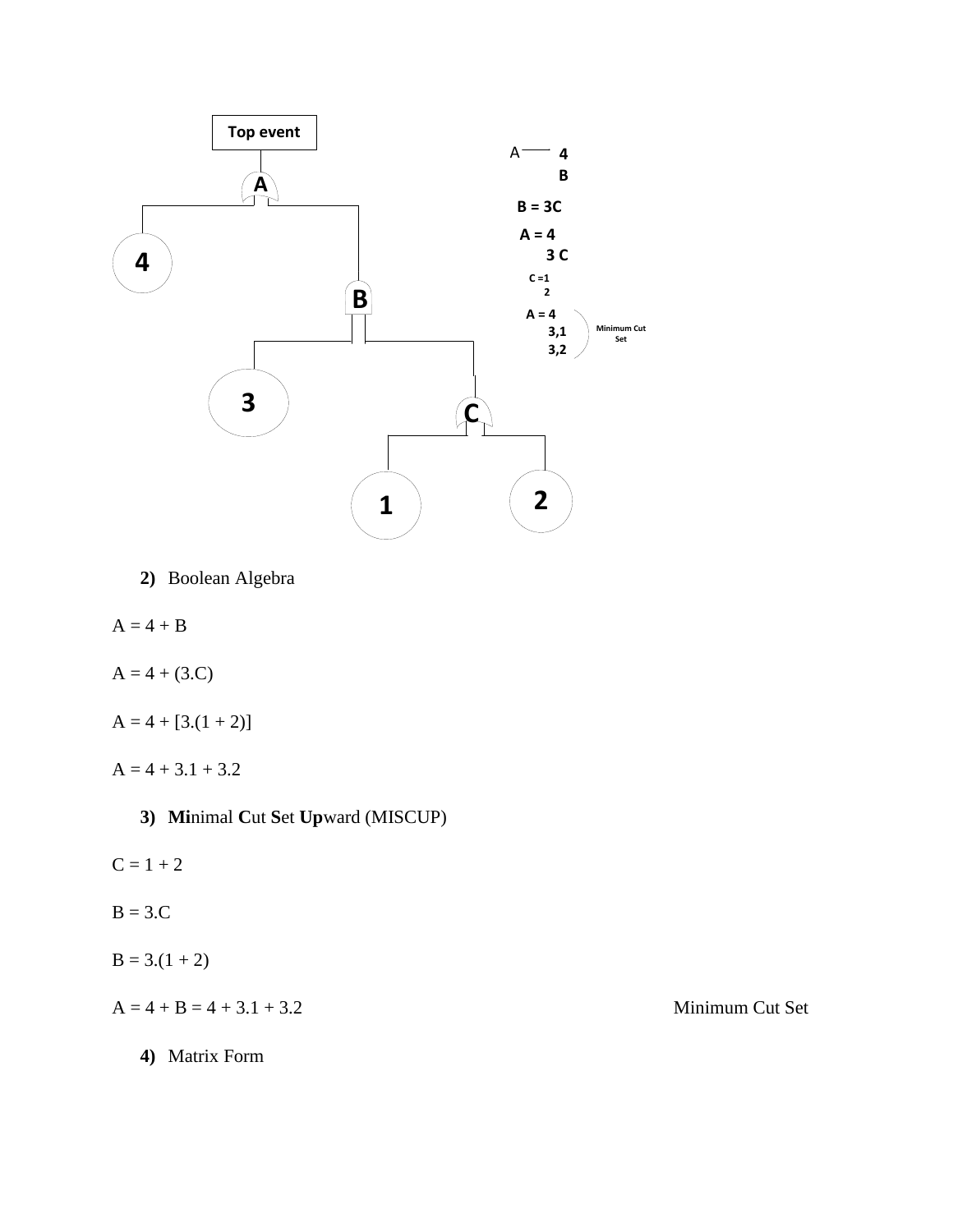$$
A = \binom{4}{B}
$$

 $B = 3.C$ 

$$
A = \begin{pmatrix} 4 \\ 3 & C \end{pmatrix} = \begin{pmatrix} 4 \\ 3 & 1 \\ 3 & 1 \end{pmatrix}
$$

#### **PART COUNT ANALYSIS**

- $\triangleright$  Reliability prediction technique
- $\triangleright$  Can estimate reliability from design of product
- $\triangleright$  Not accurate but give insight into reliability.

#### **Principle of Part Count Analysis**

Each part of a system contribute to the overall reliability

The more complex a system is, the more difficult it is to analyze

The component work independently

Compute failure rate and add overall

If any part fails, it will lead to the overall failure

The system operate under CFR (exponential distribution)

It is used at the initial stage of the product.

$$
\lambda_{equipment} = \sum_{i=1}^{n} N_i \lambda_{gi} \pi_{Qi}
$$

n = number of category of similar component. E.g. Transistor classified low or high power.

 $N_i$  = Total categories (Nth category)

 $\lambda_{gi}$  = Generic  $\lambda$  value (Obtained from the **Mil**itary **Standard** Database)

 $\pi_{0i}$  = Part quality parameter (Mil-std handbook)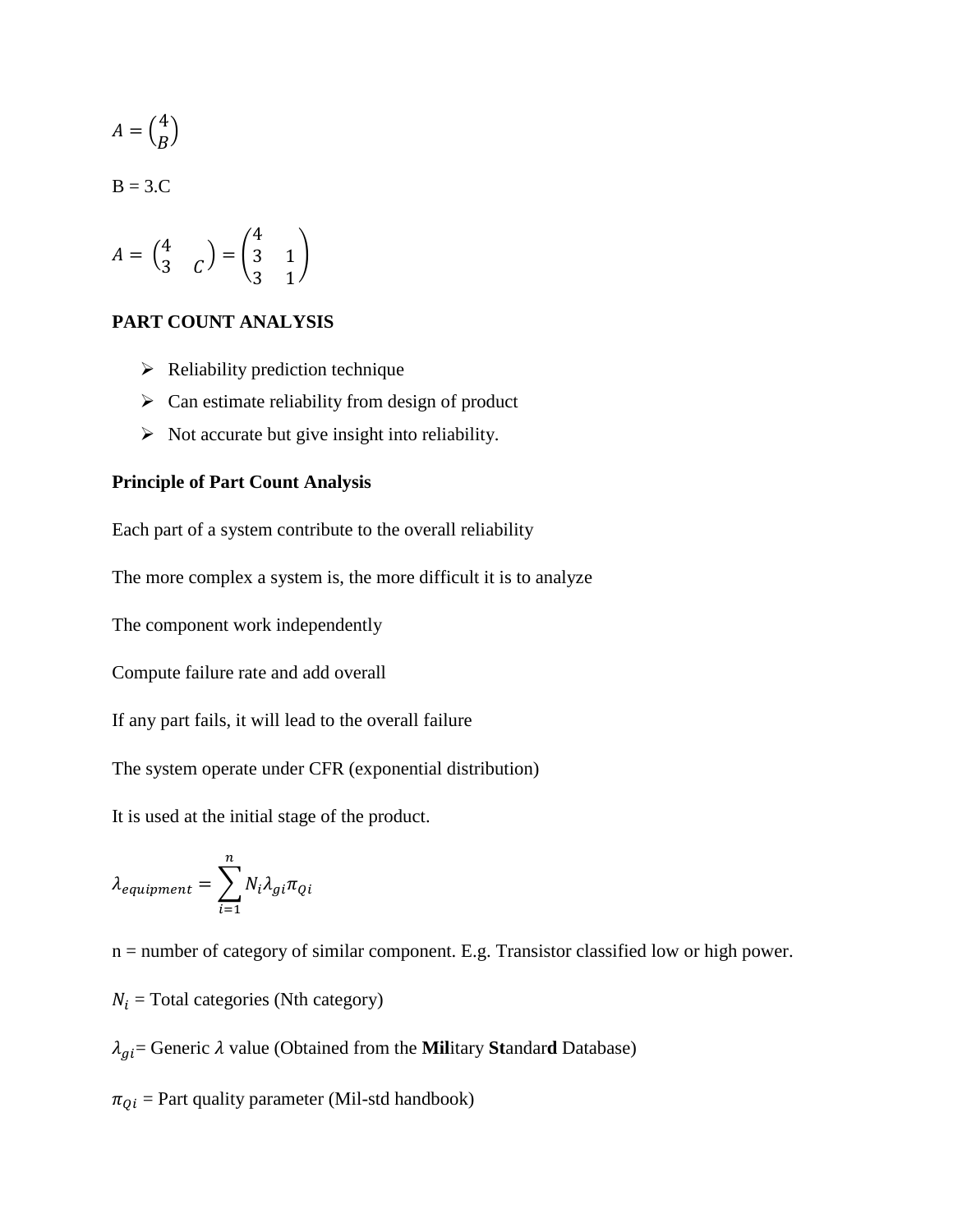Other sources of data for  $\lambda_g$ 

- Offshore reliability data handbook (OREDA)
- Defense Standard 00-0041 (Part 3)
- $\triangleright$  Reliability and maintainability in perspective

| <b>Component/Part</b>                   | <b>No. of Parts</b> | $\lambda_q$ (10 <sup>-6</sup> /hour) | <b>Total</b><br><b>Failure</b> |
|-----------------------------------------|---------------------|--------------------------------------|--------------------------------|
|                                         |                     | <b>F-Rate</b>                        | $(10^{-6}/hour)$               |
| RF Power Transistor (NPN & Silicon)     | $\overline{4}$      | 0.042                                | 0.168                          |
| Medium power transistor (NPN & Silicon) | $\overline{2}$      | 0.0043                               | 0.086                          |
| Low power transistor (NPN)              | 1                   | 0.056                                | 0.056                          |
| Zener diode (silicon)                   | 1                   | 0.011                                | 0.011                          |
| Resistor 0.1                            | 3                   | 0.0115                               | 0.0345                         |
| Resistor                                | 5                   | 0.0323                               | 0.1615                         |
| Capacitor                               | $\overline{2}$      | 0.054                                | 0.1080                         |
| Variable Resistor                       | 1                   | 0.9                                  | 0.9                            |
| $n = 8$                                 | 19                  | $\gamma$                             | $\overline{?}$                 |

### **Part Stress Analysis**

- $\triangleright$  Takes into consideration temperature, pressure, stress etc
- $\triangleright$  Expected to be more accurate
- $\triangleright$  It is implemented at the final design stage.
- $\triangleright$  More complex

# $\lambda_p = \lambda_b \pi_Q \pi_E \pi_A \dots$

- $\lambda_p$  = Failure rate of each part category
- $\lambda_b$  = Base Failure rate (temperature dependent)

 $\pi_0$  = Path quality parameter

 $\pi_E$  = Environment